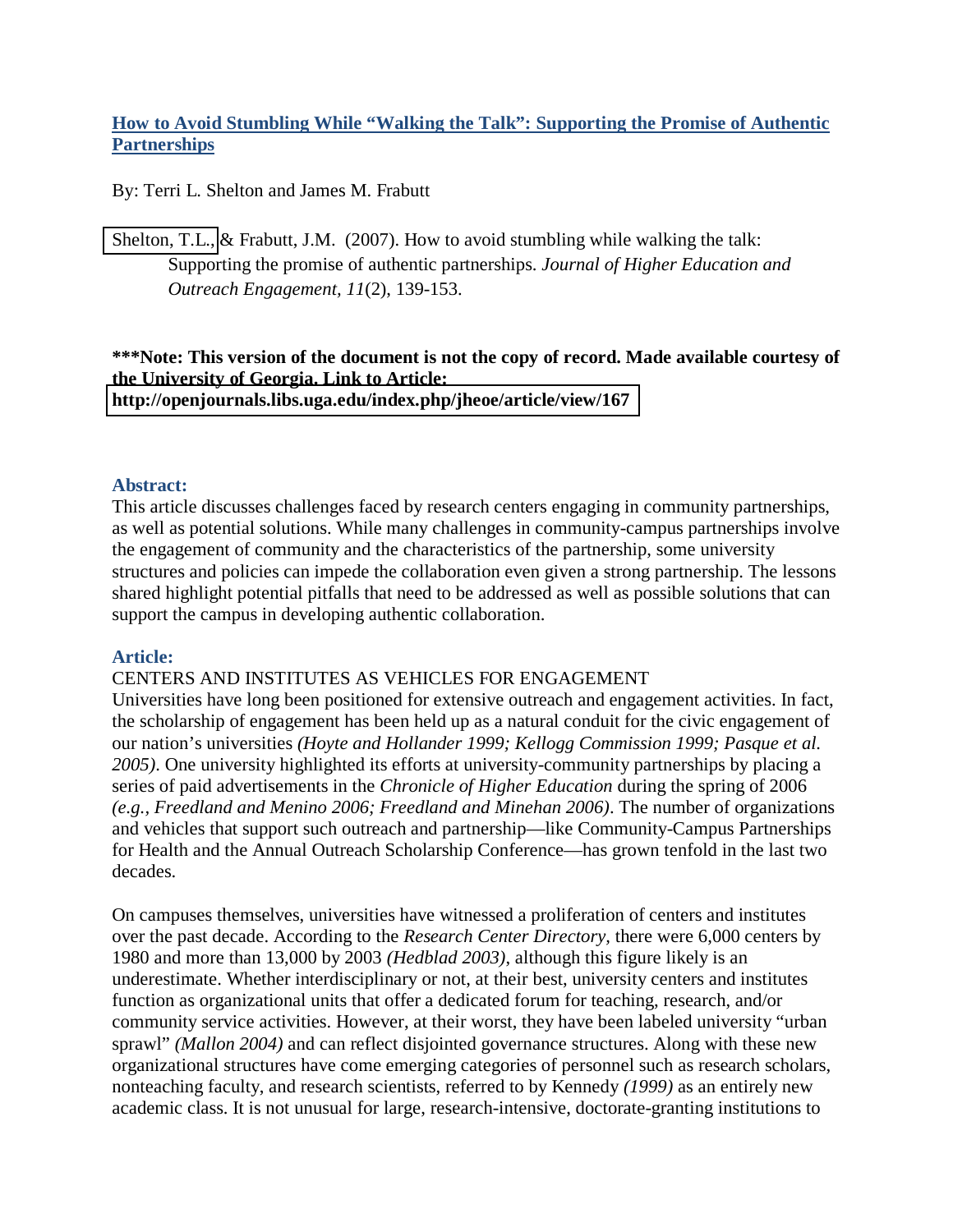house over seventy-five centers. For example, the flagship university of the North Carolina State System lists nearly one hundred operating centers and institutes. With this growth in centers as part of campus infrastructure, centers that embrace community partnerships as part of their mission must examine how to stay true to authentic partnerships while operating in the institutional climate of the university. This article offers an in-depth illustration of insights gained and lessons learned in the areas of ethics and institutional review boards, staffing, recognizing accomplishments, and financing, as seen from the perspective of a university-wide interdisciplinary center.

## BACKGROUND AND CONTEXT OF THE CENTER FOR YOUTH, FAMILY, AND COMMUNITY PARTNERSHIPS, UNIVERSITY OF NORTH CAROLINA AT GREENSBORO

The Center for Youth, Family, and Community Partnerships, formerly the Center for the Study of Social Issues, was established in 1996 to encourage interdisciplinary research and to bring the resources of the university to address issues in the community *(MacKinnon-Lewis and Frabutt 2001)*. After undergoing a strategic planning process in 2004, the center changed its name and refined its focus. The name reflects both focus and key partners; that is, youth, families, and communities as well as how we work: through respectful partnerships. The center's mission is to build the capacity of families, service providers, researchers, teachers, and communities to ensure the health and well-being of children, bridging research, policy, and practice. The primary purpose of the center is to partner with key stakeholders from the community and the university to:

- carry out basic, applied, and community-based action research;
- infuse community perspectives into university research and teaching;
- translate research into effective programs and practice; and
- facilitate quality programs, practices, and policies that yield positive outcomes for children and their families.

The center is funded primarily through a diverse portfolio of federal, state, local, and foundation grants and contracts. It is located within the Office of Research and Public/Private Sector Partnerships, which is within the Office of the Provost. The center's role is to advance the research and outreach vision and mission of the university, to build social capital, and to raise the visibility of UNCG's research enterprise (for more information see http://www.uncg.edu/csr).

## ETHICS AND INSTITUTIONAL REVIEW BOARDS

One of the major foci of the center has been developing a portfolio of action-oriented research projects in areas such as youth violence prevention, early childhood mental health, and health literacy among vulnerable populations. In executing this work, the center has come face to face with points of disconnect with campus-based institutional review boards (IRBs). This tension between action researchers and IRBs is not a new phenomenon *(Lincoln and Tierney 2002, 2004)*. Indeed, Gunsalus and colleagues *([2006]; also see Brydon-Miller and Greenwood 2006)*  point out that from a historical perspective, IRBs were designed to address mostly biomedical investigations—and largely positivist approaches. Judging the basis of IRB risk protection from that perspective almost ensures a mismatch with more organic, change-oriented research. For example, it is common at our center to engage in research projects where the methods and data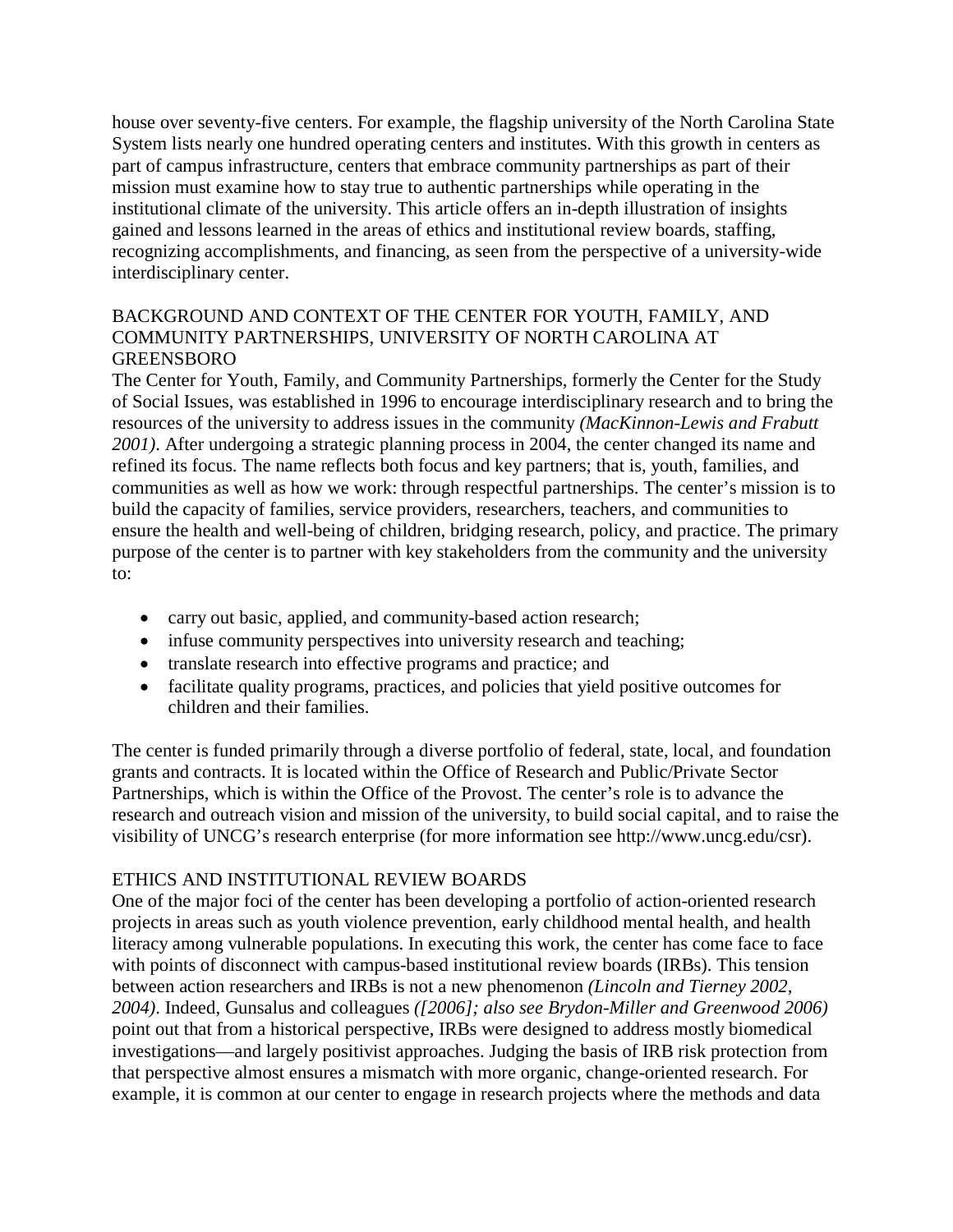collection tools will be jointly developed with a community-based partner. In such cases, it is not possible to meet all IRB application requirements at the project outset (e.g., "please attach copies of all data collection tools").

That example and numerous similar others support Boser's *(2006)* contention that ". . . action research presents a set of social relations which the current framework for human subject protection is ill-suited to address" *(12)*. Participatory research partnerships demand new ways of thinking about both the ethical supports and limitations of IRB processes. Boser *(2006)* outlines a tripartite model for ethical issues in action research, encouraging that attention to ethics: (a) be guided by externally developed guidelines focused on relationships, patterns of power, and potential risk; (b) be integrated into each stage of the action research cycle to inform decision making; and (c) be transparent to the larger community. In short, ethics issues should be handled openly, on an ongoing, iterative basis, with special consideration given to the social and political relationships among all stakeholders (e.g., community partners, research participants, investigators).

Similarly, Brydon-Miller and Greenwood *(2006)* shared insights in regard to four areas surrounding review processes for action research. First, they noted that knowledge about the full scope of a project is not always available at the project outset, so IRB approval must be handled in phases. Sometimes it helps to have an action research liaison on the IRB who can handle such requests quickly. Second, issues of participant protection take on a different slant when the community has a significant say in the procedures and execution of the project. Since the process is not wholly investigator-driven, the question arises "When does protection become paternalism, and concern become control?" *(122)*. Third, norms regarding confidentiality have different implications in some community-based research projects. For example, although researchers may typically use pseudonyms or initials to identify participants, IRBs must be open as well to research partners/stakeholders that want their names and identifying information used. Last, Brydon-Miller and Greenwood described issues surrounding coercion in action research projects, noting that in the context of long-term research partnerships, collaborative relationships emerge that fundamentally change the nature of coercion itself. They caution to "... always be cognizant of the power and privilege we carry with us into our interaction with research participants, and at the same time not allow these concerns to immobilize us in working for social change" *(2006, 125)*.

So how do centers immersed in community-based projects and investigations stay true to their mission while successfully navigating institutional review board requirements? First, it is imperative to continually raise awareness of community-based, participatory research approaches among campus stakeholders. Hosting speakers, colloquia, and panels, and highlighting students' involvement in action research all provide opportunities to raise the profile—and understanding—of such work. Second, Trestman *(2006)* highlighted two strategies for streamlining the IRB review process: meet with the IRB chair in advance of submitting an action research protocol and begin to think like a reviewer. By anticipating issues and concerns and addressing them in the original proposal, one is in a better position to problem solve *with* the IRB rather than taking a more passive posture. Third, change from within is a powerful catalyst. Action researchers must move beyond an *us versus them* mindset as far as IRBs are concerned and begin to realize that *they are us*. The second author of this article began serving as an IRB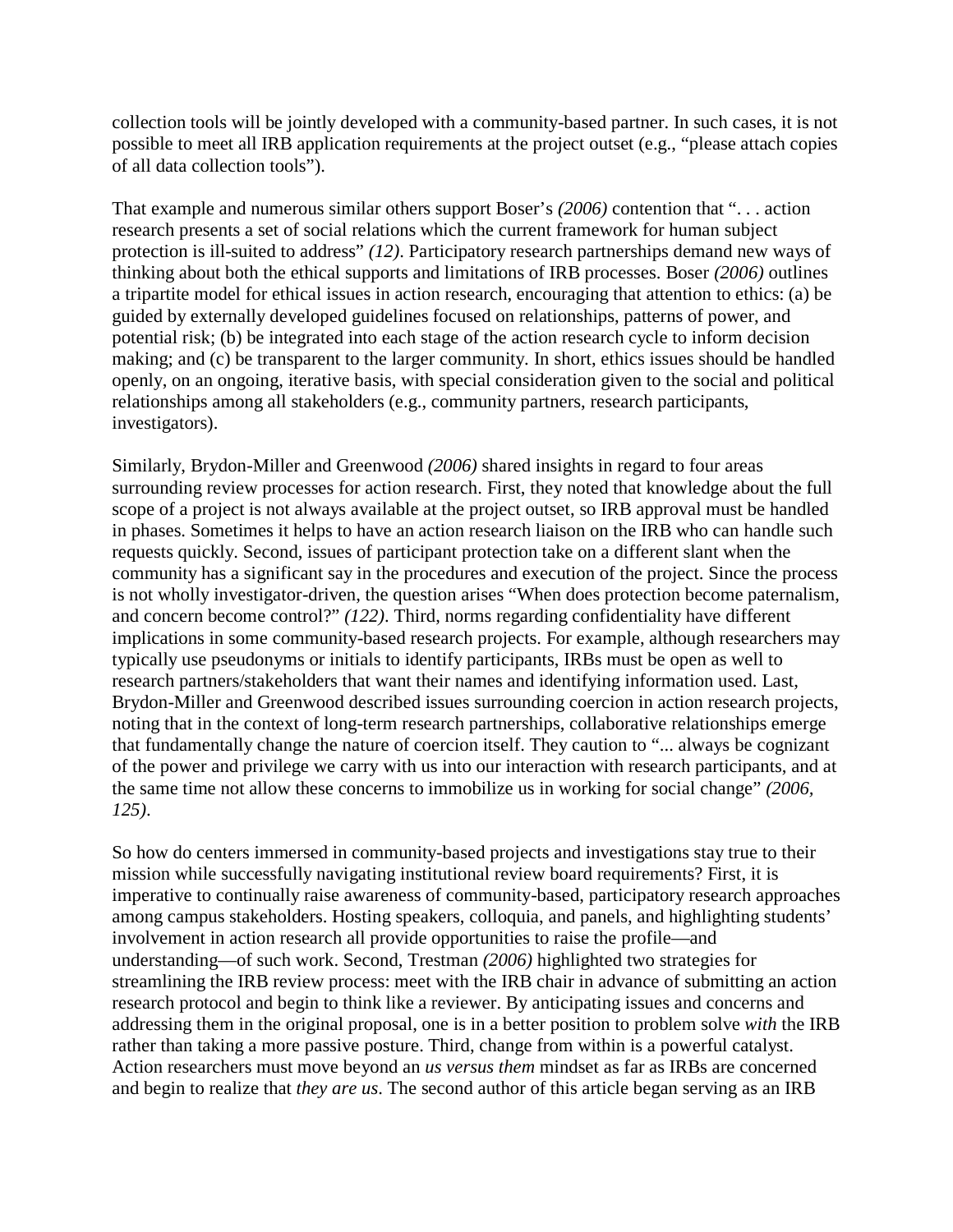member in 2005. As a critical mass of IRB reviewers and committee members develop and display expertise in community-based research, there is a concomitant increase in the sophistication level of the risk-benefit discourse on university IRBs.

### **STAFFING**

One of the frequently cited advantages of university centers and institutes is the ability to provide a forum for individuals of varying disciplines, departments, and affiliations to come together to work on a *particular* issue or initiative. As noted by Lee and Bozeman *(2005)* and others, there is an assumption that this collaboration automatically brings greater productivity. While this has certainly been our experience, it is not always the case. To maximize the potential benefits of partnership and collaboration, one needs to consider that the typical faculty/instructional staffing structure may not best serve the mission of the center. Particularly for centers such as ours, it is critical that each initiative have what Bozeman and colleagues term sufficient "scientific and technical human capital" *(Bozeman and Corley 2004; Lee and Bozeman 2005)* to get the job done. Scientific and technical human capital is defined as the "sum of scientific and technical and social knowledge, skills and resources embodied in a particular individual. It is both human capital endowments, such as formal education and training, and social relations and network ties that bind scientists and the users of science together" *(Lee and Bozeman 2005, 674)*. This concept can be examined within one individual and can also be applied to a center as a whole; it best illustrates our center's approach to staffing our various initiatives.

Being university-based, our center does include graduate research assistants and faculty as partners. However, due to financing and time constraints, all our center staff are full-time employees of the center. The responsibilities and schedule of traditional faculty (e.g., teaching, service on university committees, research, and nine-month terms) often do not blend well with the responsibilities of maintaining a full-time, full-year center. One potential "culture clash" between a center such as ours and the communities we serve is that the social issues we endeavor to address don't take summer vacations. That said, incredible technical knowledge can be brought to bear through the strategic use of faculty on projects. We have maximized the benefits of collaboration by structuring a "win-win" situation in which the faculty in various departments across the university collaborate based on their interests and the degree to which their scientific, technical, and social knowledge match the initiative.

Because of the nature of our center's work, other individuals have become key partners, bringing unique knowledge that isn't always captured by formal education and training. All of our projects include some mix of community partners (e.g., county manager's office, law enforcement, direct service providers, policymakers) as well as consumers (e.g., of mental health and substance abuse services, adoption and foster care, juvenile court involvement) as paid consultants. There is no doubt that the inclusion of these stakeholders is key to our work. Because of their expertise, we feel strongly that these partners should be compensated for their contribution.

Many centers may use community and consumer input, but it may be at the level of a focus group to inform a project with minimal stipends provided as compensation. When one moves to a different level of reimbursement, there can be numerous challenges in getting "nontraditional" staff hired within a university structure. One such challenge relates to job descriptions, job titles,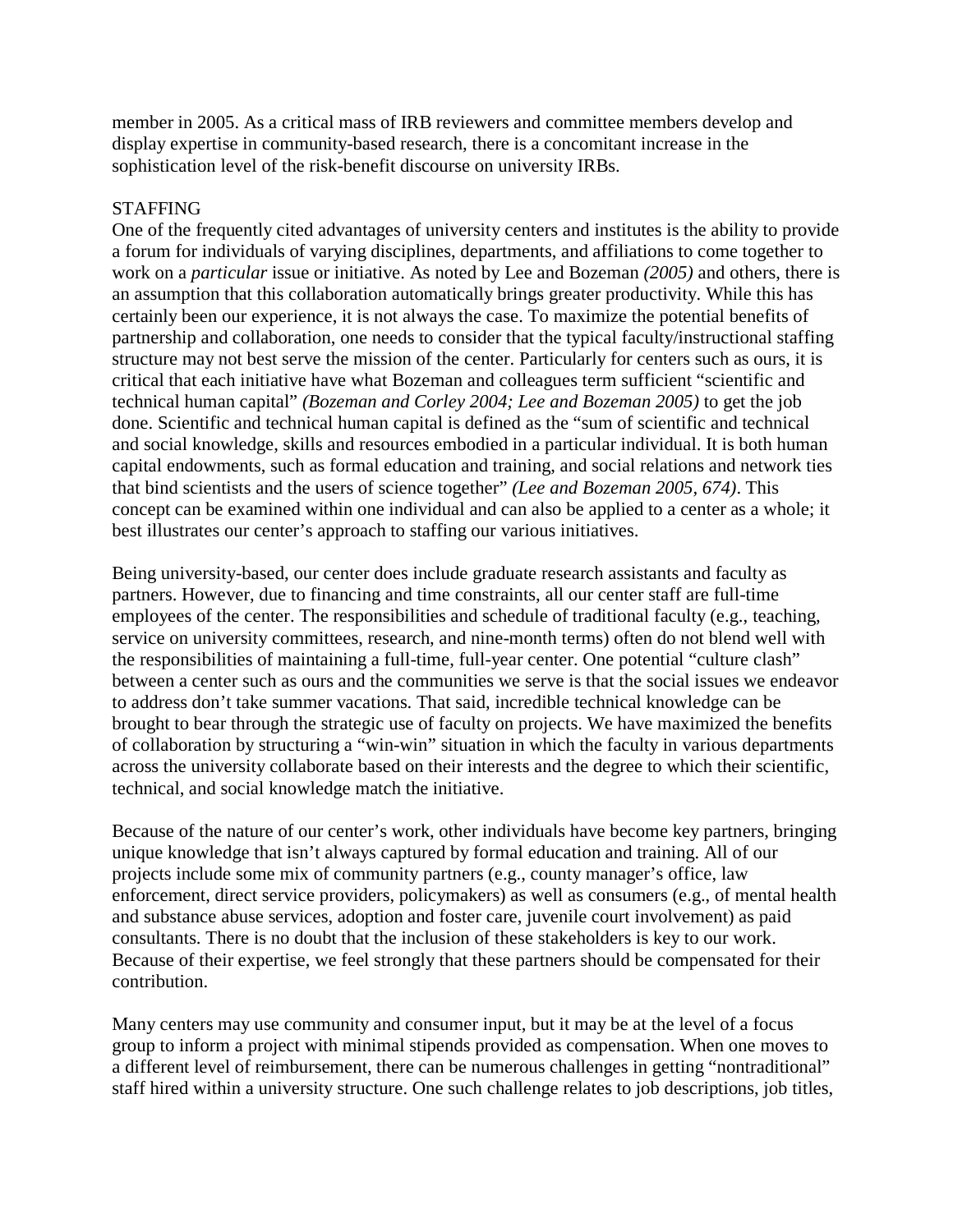and salary. For example, when the key qualification of a particular position is being the parent of a child receiving mental health services, the first hurdle is developing the job description. The second is finding or even creating a job title that matches the responsibilities. In one instance, human resources indicated that we could say that "preference" would be given to a parent but that we could not "require" that as a qualification. Even when a description is written and a somewhat compatible job title is identified, there is the issue of compensation. Salary schedules within universities, even for part-time employees, are understandably based on a scale determined by formal education and training. Only with great negotiation have we been able to advocate for a reasonable hourly fee or consultant rate for some of our partners who do not have a college or advanced degree. Fortunately, more universities and other systems have begun to recognize the enormous capital available through hiring community and consumer partners, and there are more examples and resources available (e.g., sample job descriptions posted on Web sites [see Institute for Family-Centered Care for sample job description for parent coordinator; http://www.familycenteredcare.org/advance/pafam.html]) to move the system along, but the amount of time involved in making the hire sometimes deters all but those truly committed to campus-community partnerships from extending those partnerships to paid positions.

### RECOGNIZING ACCOMPLISHMENTS

The diversity within the staffing structure brings challenges in how a center recognizes the accomplishments of key partners. "Credit" for good work is clearly contextual. For example, for faculty partners, publications and sharing other benefits of grants (e.g., co-PI status, sharing of indirect costs disbursement) is likely the "currency." However, for nonuniversity, community, and/or consumer partners, the credit might be different. We have had great success in ensuring alignment between our mission and values of partnership and how we handle this issue. Be proactive, address the issue up front, do what's fair, and be flexible to change if the involvement changes. For example, if the faculty partner played a key role in the conceptualization of the grant, brings unique expertise to the team, and will have a key role in the implementation, analysis, and dissemination of the results, there should be equal compensation in terms of recognition as a co-PI, as lead author on some of the publications, and in the even distribution of resources such as support for graduate students and indirect costs. In contrast, if the faculty member is serving on the project advisory committee, the credit may be acknowledgment for service with the department chair and reimbursement for time spent on the advisory committee.

For community partners and consumers, it is best to ask what would be fair compensation and not assume. For some partners, credit and compensation might mean access to the data for analysis to show the efficacy of their service. For consumers, it might be a fair wage for their time plus child care and travel costs or the center providing pro bono help for an advocacy group in applying for a small grant to support their operation. The key is that when centers are engaged in these campus-community partnerships, they must nurture all partnerships—not just the ones within the university—and consider the context when determining appropriate compensation.

For our center, one challenge has been to recognize the accomplishments of our full-time staff. The currency of advancement in most universities is the stepwise faculty designation of assistant, associate, and full professor. However, if staff are not tenured or housed within a department, these faculty designations are not applicable. Many centers assign a descriptive job title that illustrates the role within the center (e.g., deputy director, associate director), but these titles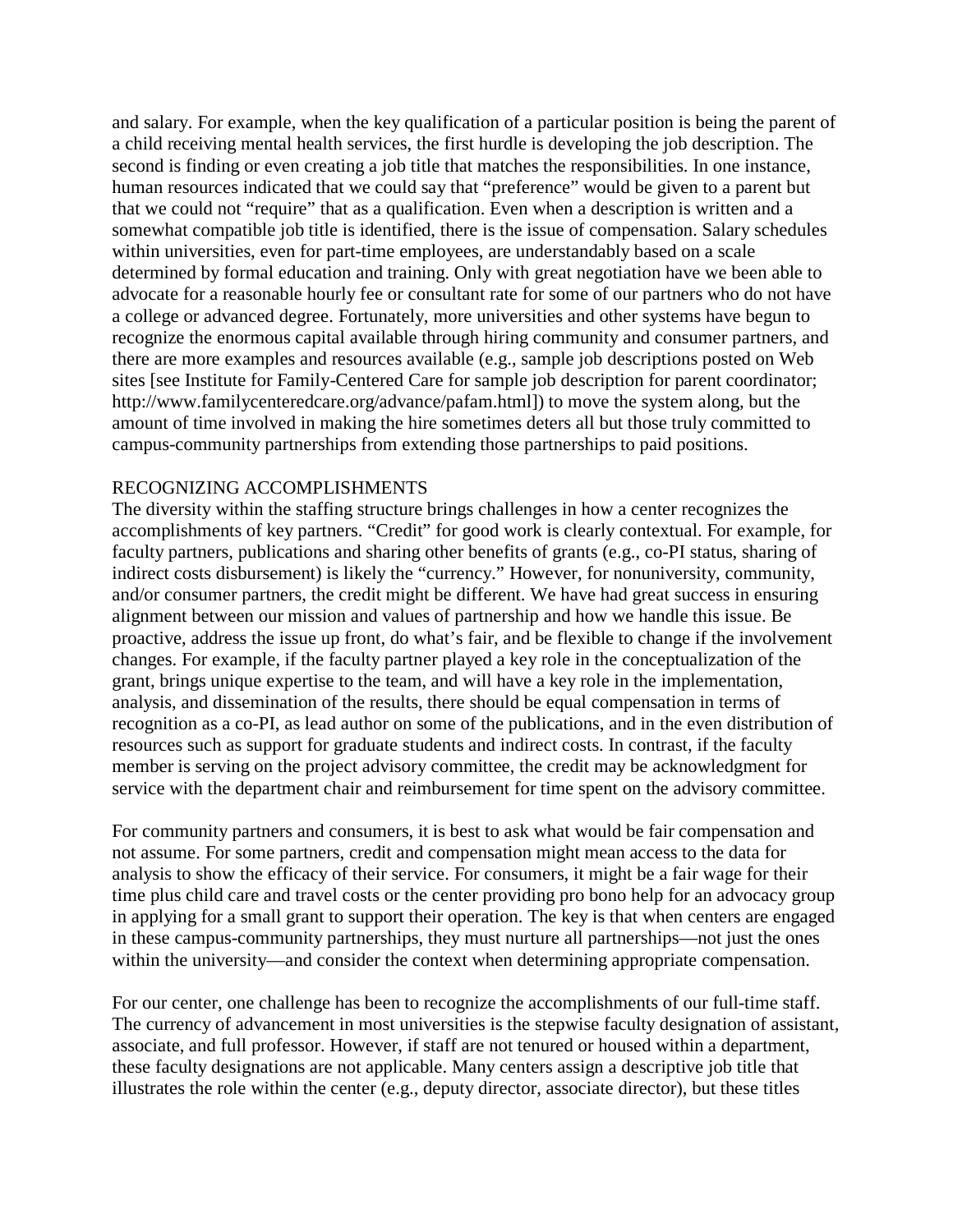often are meaningless to other universities, and there is typically no identified structure for promotion. Still others use a mixed term such as research scientist or associate research professor, but unlike traditional departments that may have well-articulated internal operational policies and a host of permanent and ad hoc committees, centers or institutes often do not. Another option is the adjunct faculty appointment, which works well for new appointments. However, when one seeks to "promote" an adjunct, the criteria that a department uses to assess the appropriateness of moving an assistant adjunct to an associate adjunct is not always aligned with the criteria within the center. For example, teaching is a benchmark often used for adjunct faculty. But in a community-based, participatory research center where the primary expectations are to develop a solid portfolio of funded projects and to develop and nurture key community networks, teaching courses is not a reasonable part of the job description, which leaves the center and the department at an impasse. The culture of the university defines how academic departments recognize accomplishments, and this currency is not always well matched to the culture of an effective community-based research center. Finding ways to speak each other's language requires time and dedication but is essential in maintaining the scientific and technical capital within one's center.

### FINANCING

Another staffing challenge also serves to illustrate the nature of unique financial challenges that arise in maintaining a healthy center or institute: administrative support. Many centers and institutes are funded primarily by "soft" money or grants and contracts. While they may function similarly to other university units such as departments (e.g., processing invoices, payroll, hiring graduate students), they typically do not have the same resources as a department, such as faculty salary lines or administrative support. As centers or institutes grow, the need for administrative support becomes key. For example, most grants do not allow the inclusion of administrative support staff as direct costs. The assumption is that this expense is included in the indirect costs (IDC) associated with the grant or contract. However, given the typical disbursement of IDC, it is unlikely that administrative personnel can be fully supported from IDC.

As an illustration, the salary and benefits of an administrative secretary could easily cost \$40,000. If the center receives a \$400,000 one-year grant and a \$750,000 three-year grant, using a university IDC rate of 40 percent, the university would receive \$260,000 (40% of [\$400,000 + \$250,000]) in indirect costs in that year. Universities vary in their policies for disbursing IDC back to the unit that generated the grant, but for illustration purposes, a center may recoup 10 percent of the IDC that it generated, or \$26,000—just over half the salary and benefits. If the center is expected to use those disbursed indirect costs for other overhead, such as postage or phone, or if the grant or contract limits IDC (e.g., education training grants typically limit IDC to 8%), even less is available to cover support staff. Some research centers use postdoctoral positions to help cover some of these functions, but it is not a long-term solution, is not always an appropriate use of a postdoctoral fellowship, and may not be effective for projects requiring continuity of staff (even support staff) in interactions with the community. Educating administration about the hard numbers and the case for administrative support is key, particularly as centers' growth and development yields increased need for administrative support. A diverse approach is necessary in order to make this work, which might include sharing these functions among centers, looking for legitimate opportunities to charge expenses as direct costs in the grant, using IDC, and getting university support for these positions.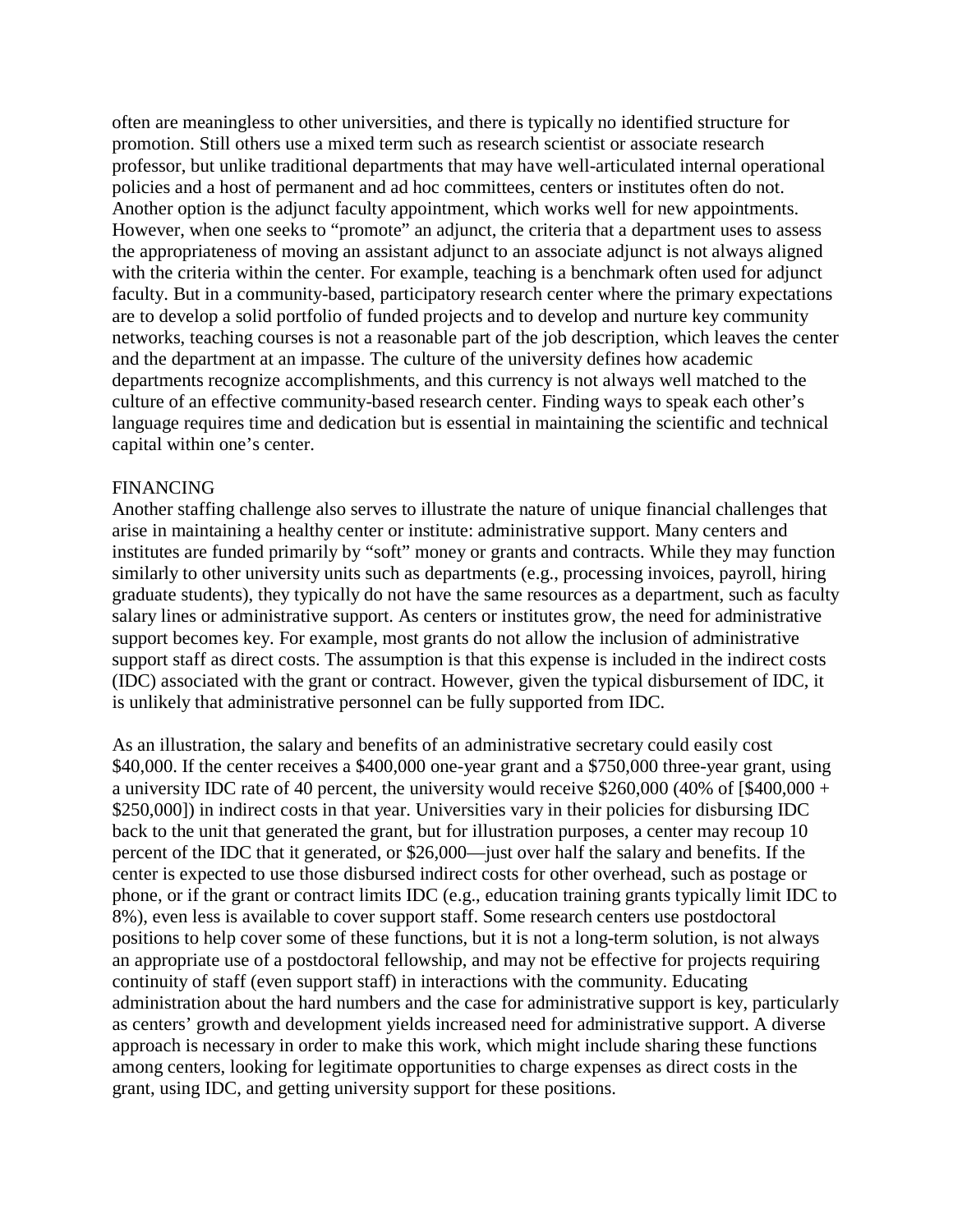As illustrated, many universities assume that the typical IDC disbursement policies in place for departments and other units will work for centers and institutes. They may, but it is key to look at where the center or institute is housed, its governance structure, and whether its core operating functions are covered in any other way (e.g., a center housed within a department or affiliated with a particular school or college within a larger university). Actually calculating what it would take to finance support staff, as in the example above, is critical for any center that must fund its own support staff.

Another issue with critical financial implications is funding of the core center staff. As mentioned, our center has part-time partners and consultants including faculty, community partners, and often consumers of direct services. However, the key staff is full-time, twelvemonth employees. Because the center is funded primarily through grants and contracts, unlike departments with faculty lines, growth can occur only with the acquisition of new grants and contracts. If staff are 100 percent covered by grants and contracts, they are technically devoting 100 percent time to those projects, leaving no time to write and develop new projects or to engage in the creative process. At some point, centers and institutes will be "maxed out" in terms of productivity and, in order to grow, must confront the challenge of bringing on new staff. Financing for each center must be individualized and examined closely with creative but fiscally sound solutions identified. For example, at the beginning of each fiscal year, our center estimates the amount of salary and benefits currently supported and makes additional projections of grants and contracts likely to be funded over the year. We receive partial university funding for a few positions and can use those dollars, if those staff have grant support, to bring on new staff. However, in order to be financially solvent, we have to calculate the amount of dollars that we have available, what salary we can offer, and how much time we can give the new employees before they must be generating their own portfolio of grants and contracts. While this approach might not work for all centers, especially those who may have other resources such as fulltime university support for the center director, something akin to a business plan can be very helpful in plotting a center's growth.

Another potential challenge is the possible disconnect between financing structures of the university and a center. One of the potential advantages of a center or institute relative to a university is its ability to respond quickly to a changing market. However, sometimes other university structures may not respond as quickly. For example, many centers, such as ours, have several fee-for-service contracts, particularly around research and program evaluation. The community partner wants to examine the efficacy of a given program, has identified your center as partner, and needs to have the project completed in four months. The funder has a finite amount of money that must be spent in this fiscal year and has allocated it for evaluation. This scenario poses several potential challenges. First, what are appropriate indirect costs (IDC) for this type of venture? Although the typical federally negotiated rate for most universities would price a center's consultation out of the market, the university should get some compensation for processing paperwork, payment, and so on. What is fair? Second, the typical processes for getting a budget and contract approved through university contracts/grants and sponsored program offices may not be fast enough to meet the time frame for the funder. Third, there is the question of whether this type of work constitutes research and whether it needs to go through the IRB. Even an expedited IRB review may set a time frame that will preclude the center from accepting the contract. We are exploring at our university ways to streamline these processes for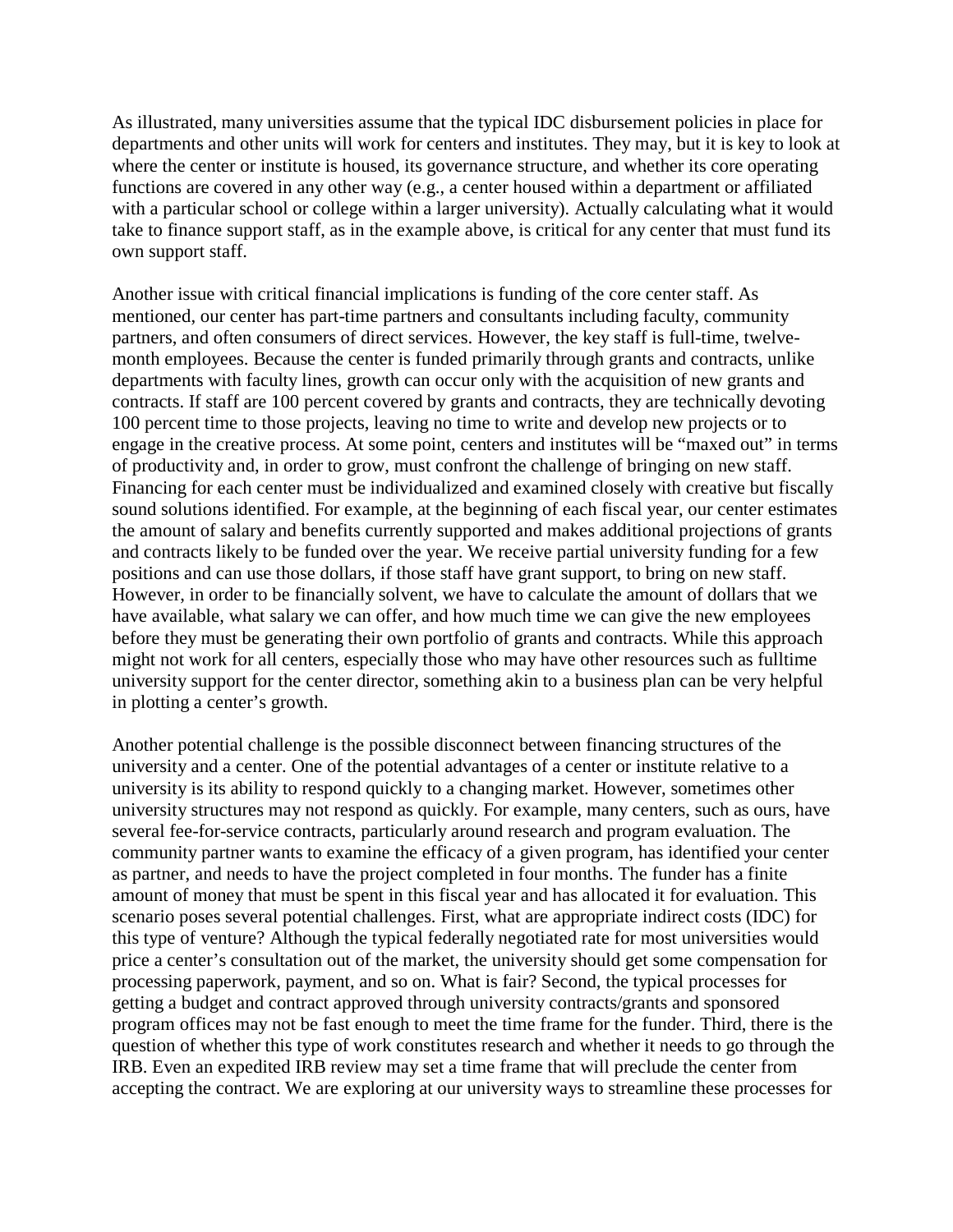fee-for-service contracts, including the establishment of a market rate for administrative costs for such projects and standard contract templates to ensure compliance with university policies and procedures so the center can enter into the partnership.

In the financing of our center, we have found that three things are critical. First, for those centers like ours where all the work relies on partnerships, the time estimate for the task must include the time required to build and nurture the partnership. For new endeavors where the trust has not been built, and even when bringing new members into a group where trust has been established, the success of the initiative is directly tied to the time devoted to getting that group functioning well. However, we have often made the mistake of not factoring that into cost estimates for contracts or even into our overall financial plan. Collaboration can yield great results—often better than solo ventures—but collaboration is time consuming when done correctly, and that needs to be factored in up front.

Second, centers should not shy away from working on something even if the contract is not clearly in hand. Centers must learn the benefits of loss leaders. Pioneered by Edison in the 1880s in its traditional usage, loss leaders involve selling an item below cost to stimulate other sales. In community-based research, it can mean working on a project with a new partner for the amount of money available in the hope of building a relationship and the opportunity for future work. Loss leaders can be great strategies or disasters. It is important to have a good estimate of what the center can afford to give away, the value of that project or partner to the long-term strategy of the center, and perhaps most important, concentrated effort to ensure that that budding partnership or new project does well.

Third, particularly for centers that are primarily funded on soft money, centers must strive to adhere to their stated mission and vision. The temptation is great to go after the easy money (although that's becoming more and more scarce). Potentially inappropriate ventures include the contract that a center knows it can get because of its relationship with the funder but that involves deliverables not aligned with the center's mission or vision and loss leaders that pose similar risks. Ventures not clearly aligned with the center's mission and vision can, in the long run, incur dramatic costs, as they will divert synergy, staff, and focus away from core efforts.

## STRATEGIES FOR CHANGE

Some overarching strategies may help any center or institute. First, centers must cultivate partnerships, particularly those within the university at key points of leadership, and educate those partners about these challenges. These partnerships will vary by institution but most likely will include both academic affairs and business affairs.

Even for those centers whose staff do not have tenure track positions and therefore are not expected to participate on committees, center faculty and staff should be involved in the university governance structure, particularly in strategic key leadership roles. Researchers such as Ikenberry and Friedman *(1972)*, Hays *(1991)*, and Stahler and Tash *(1994)* have pointed out that historically centers and institutes have not been well integrated into university governance. "Researchers at centers are not 'real' faculty members, lacking traditional faculty prerogatives.... centers and institutes are not major contributors to the academic mission and governance structure of the university...." *(Mallon 2004, 67, 68)*. However, this is changing and needs to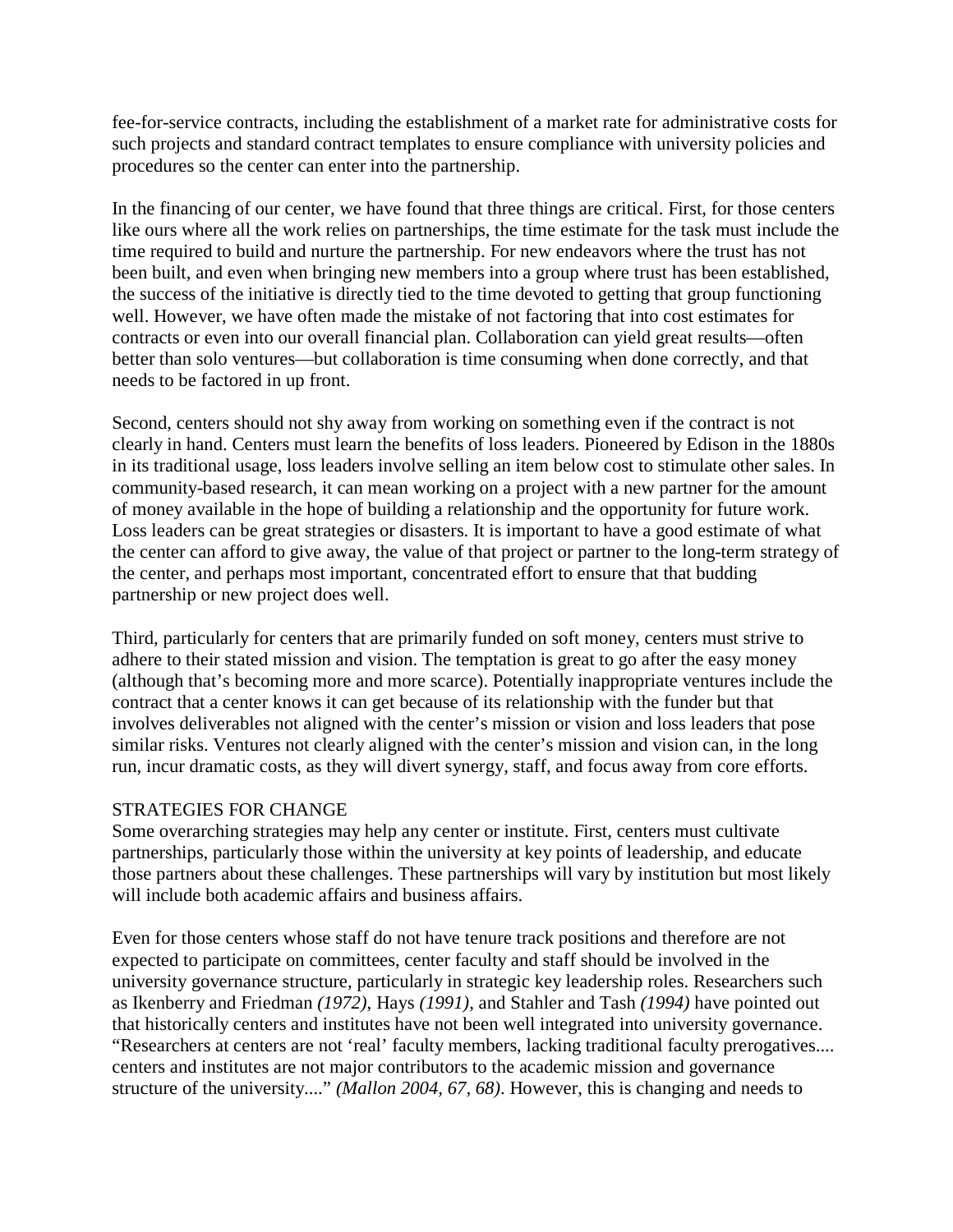change. Centers and research institutes do influence decision making but often in informal ways. While keeping this informal influence, centers need to participate in formal governance. Leverage points may include serving on the IRB, which can educate the board about communitybased research, or participating on the search committee for the head of the university's office of contracts and grants to ensure that the new hire comes in with an understanding of centers.

Second, center directors and leaders should identify resources such as other centers and institutes both within and outside their university for networking and learning opportunities. National forums such as the Community-Campus Partnerships for Health Annual Conference and the National Outreach Scholarship Conference are prime examples. These networking outlets can help to identify issues that centers should be addressing and may introduce powerful solutions to nagging problems at one's own institution. Being able to identify a potential problem for a center is important, but the power to identify a potential solution—with a concrete example of where it has worked elsewhere—is even more significant. That insight and knowledge born out of networking can change the institutional landscape more quickly than simply complaining about the existing structure.

Third, centers must identify key stakeholders for their work. This is especially important in those centers engaging in community endeavors or initiatives and should go hand in hand with developing a good business plan. Once stakeholders are identified, centers should clearly document worth to them and remember that, as with compensation, the culture or context is important. Centers need compelling stories, but they also need data. Centers should nurture community partnerships but also need to document their worth to the university. What was the value of that program evaluation? For consumer stakeholders, it might be the improved quality of services that can be documented through a testimonial or focus group. For the agency partner, it might be that the report led to continued or expanded funding for the agency. For the teaching mission of the university, it might have meant a stipend and unique placement for a graduate assistant that led to the gathering of data for a dissertation, a conference presentation, a publication, and a great postdoctoral fellowship. For the research mission of the university, it might have meant increased federal funding or the financial benefits derived from increased indirect costs. Centers and institutes can be powerful vehicles for supporting authentic campuscommunity partnerships as long as these potential challenges are identified. And most important, if solutions are developed in a way that is also authentic, one can avoid stumbling while "walking the talk."

#### **REFERENCES**

- Boser, S. 2006. Ethics and power in community-campus partnerships for research. *Action Research 4*: 9–21.
- Bozeman, B., and E. Corley. 2004. Scientists' collaboration strategies: Implications for scientific and technical human capital. *Research Policy 3*: 599–616.
- Brydon-Miller, M., and D. Greenwood. 2006. A re-examination of the relationship between action research and human subjects review processes. *Action Research 4*: 117–28.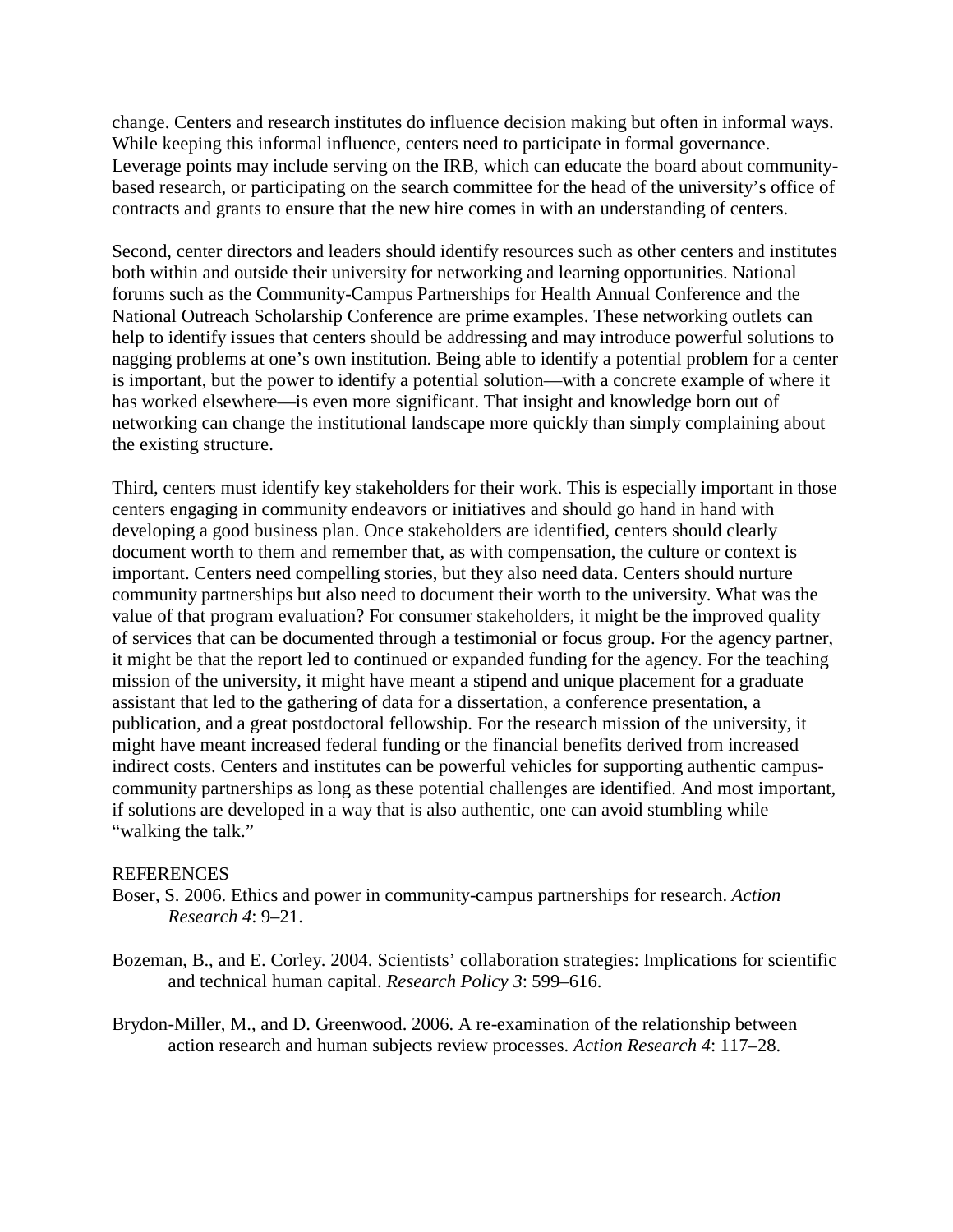- Freedland, R. M., and T. M. Menino. 2006. Town-gown relationships: A new model emerges. *Chronicle of Higher Education*, 3 March.
- Freedland, R. M., and C. E. Minehan. 2006. Town and gown urban economic development. *Chronicle of Higher Education*, 14 April.
- Gunsalus, C. K., E. Bruner, N. Burbules, L. Dash, M. W. Finkin, J. Goldberg, W. Greenough, G. Miller, and M. G. Pratt. [2006]. *The Illinois white paper—improving the system for protecting human subjects: Counteracting IRB mission creep*. University of Illinois Law & Economics Research Paper No. LE06-016 Available at SSRN: http://ssrn.com/abstract=902995
- Hays, S. W. 1991. From adhocracy to order: Organizational design for higher education research and service. *Research management review 5* (2): 1-17.
- Hedblad, A., ed. 2003. *Research centers directory*. Detroit: Gale.
- Hoyte, H., and E. Hollander. 1999. Wingspread declaration on renewing the civic mission of the American research university. Report from Wingspread Conference, Racine Wisconsin. Available at http://www.johnsonfdn.org/Publications/ConferenceReports/1999/Wingspread\_Declarati on.pdf
- Ikenberry, S. O., and R. D. Friedman. 1972. *Beyond academic departments*. San Francisco: Jossey-Bass.
- Kellogg Commission on the Future of State and Land-Grant Universities. 1999. *Returning to our roots: Executive summaries*. Washington, D.C.: National Association of State Universities and Land-Grant Colleges.
- Kennedy, D. 1999. *Academic duty*. Cambridge, Mass.: Harvard University Press.
- Lee, S., and B. Bozeman. 2005. The impact of research collaboration on scientific productivity. *Social studies of science 35* (5): 673–702.
- Lincoln, Y. S., and W. G. Tierney. 2002. "What we have here is a failure to communicate . . .": Qualitative research and institutional review boards (IRBs). Paper presented at the American Educational Research Annual Meeting, New Orleans, La.
- Lincoln, Y. S., and W. G. Tierney. 2004. Qualitative research and institutional review boards. *Qualitative Inquiry 10*: 219–34.
- MacKinnon-Lewis, C., and J. M. Frabutt. 2001. A bridge to healthier families and children: The collaborative process of a university-community partnership. *Journal of Higher Education Outreach and Engagement 6*: 65–76.